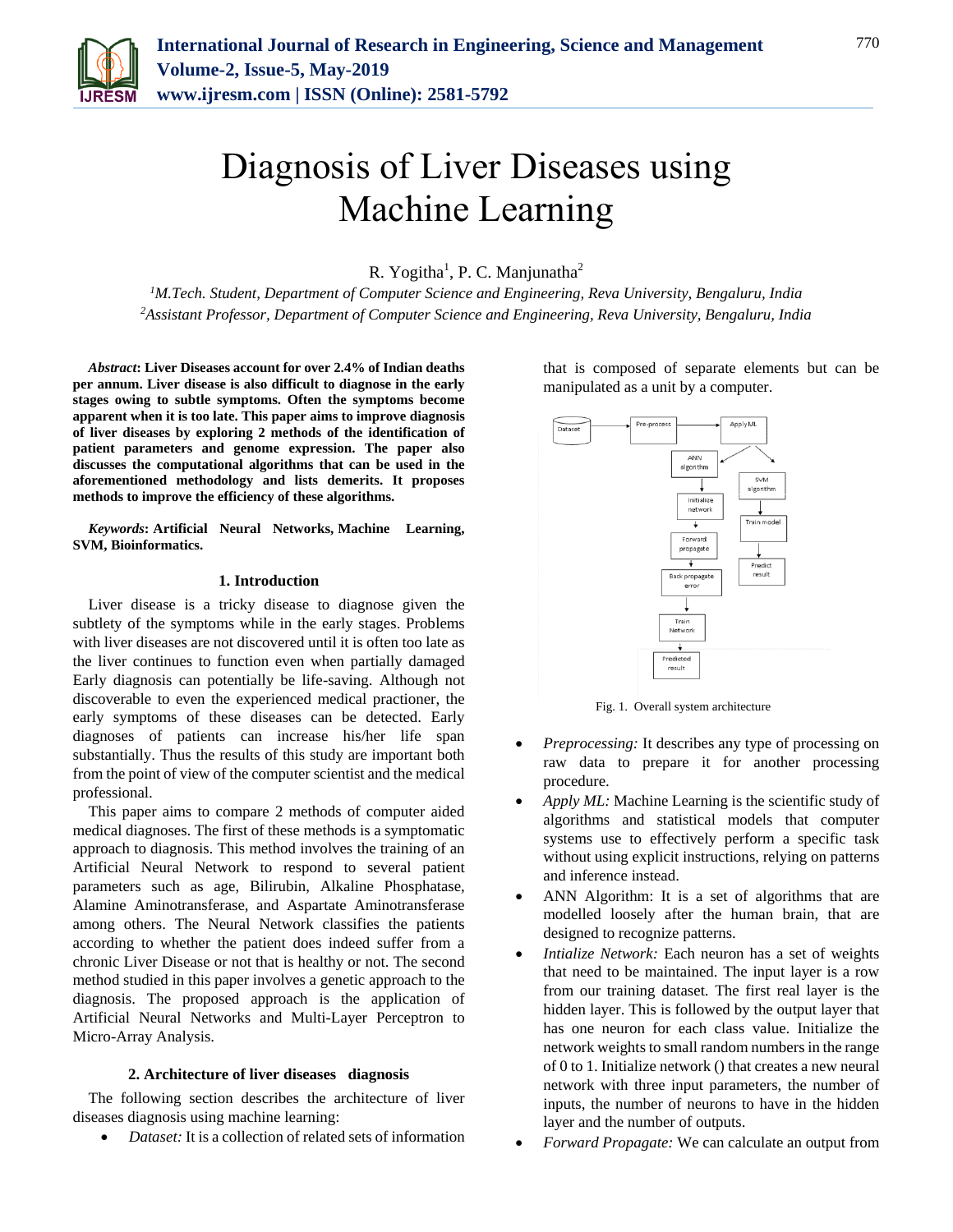

a neural network by propagating an input signal through each layer until the output layer outputs its values. It is the technique we will need to generate predictions during training that will need to be corrected, and it is the method we will need after the network is trained to make predictions on new data. Forward propagation is done in three steps such as Neuron Activation, Neuron Transfer, Forward Propagation

- *Back Propagate Error:* The backpropagation algorithm is named for the way in which weights are trained. Error is calculated between the expected outputs and the outputs forward propagated from the network. These errors are then propagated backward through the network from the output layer to the hidden layer, assigning blame for the error and updating weights. This has done in two steps such as Transfer Derivative and Error Backpropagation.
- *Train Network and Predict values:* The network is trained using newly generated weights. Function named predict () is used to implements prediction. It returns the index in the network output that has the largest probability. It assumes that class values have been converted to integers starting at 0.
- SVM Algorithm: Support-vector machines are supervised learning models with associated learning algorithms that analyze data used for classification and regression analysis.

# **3. Related work**

# *A. Micro array analysis*

Among the most influential work in Micro-Array Analysis can be attributed to Rifkin et al [2]. Their work is attributed to a Support Vector Machine to accurately (80%) predict the origin of tumors collected from samples obtained at Massachusetts General and other medical institutions.

Kun-Hong Liu and De-Shuang Huang also solved the problems of cancer origin identification using Micro Array analysis. Several other technologies for Micro-Array analysis have been developed over the last decade. The most common ones are spotted cDNA and oligonucleotide microarrays which are discussed in this paper. Pioneers in the field include researchers from Brown and Stanford (Duggan et al Chipping Forecast 1999) where cDNA samples were hybridized to glass slides onto which the corresponding genes of interest were robotically deposited.

# *B. SVM and neural networks*

Akin Ozcift and ArifGulten constructed a rotation forest ensemble classifier that was tested with success on Parkinson's, heart disease and diabetes. Some of the most useful work was done by BendiVenkataRamana et al who successfully compared various machine learning algorithms on the basis of Accuracy, Precision, Sensitivity, and Specificity when

classifying this very liver patient data set. They proposed the use of Bayesian classification combined with Bagging and Boosting for improved accuracy. Bayesian classification is a simple yet powerful algorithm and works on the assumption that all variables are independent of one another. They also proposed ANOVA and MANOVA (Analysis of Variance and Multivariate Analysis of Variance) for a population comparison between the ILPD and UCI dataset.

# **4. Data set description**

The data set used for the Neural Network Training was obtained from the online Machine Learning Repository University of California, Irvine [15]. The data was obtained from the Indian Liver Patient Data Set. The given dataset included 583 Indian Patient details. The set was first cleaned up to remove entries with missing parameters. The final set used had 583 entries, 416 of which were parameters of patients suffering from chronic Liver diseases and the remaining 167 were healthy. This data is unbalanced and thus to effectively train the classifier, we used over sampling and under sampling. The minority classes were replicated several times so as to account for a difference in the number of healthy livers versus affected livers.

# **5. Machine learning chemical parameters**

#### *A. Machine learning algorithms*

# *1) Back propagation*

The back-propagation algorithm is a classic multi-layered neural network algorithm developed by Rumelhart and McClelland. It works by randomizing the weights of the various layers corresponding to the input. A loss function is also defined that expresses our "unhappiness" with the result of the function. The algorithm calculates the gradient of the loss function. The parameters in the weight vectors are updated with each iteration such that they move in the direction of the absolute minimum of the loss function. The neurons are activated using ReLU (Rectified Linear Unit) or sigmoid functions.



#### *2) Support vector machines algorithm*

A Support Vector Machine is a supervised learning algorithm. An SVM models the data into k categories, performing classification and forming an N-dimensional hyper plane. These models are very similar to neural networks. The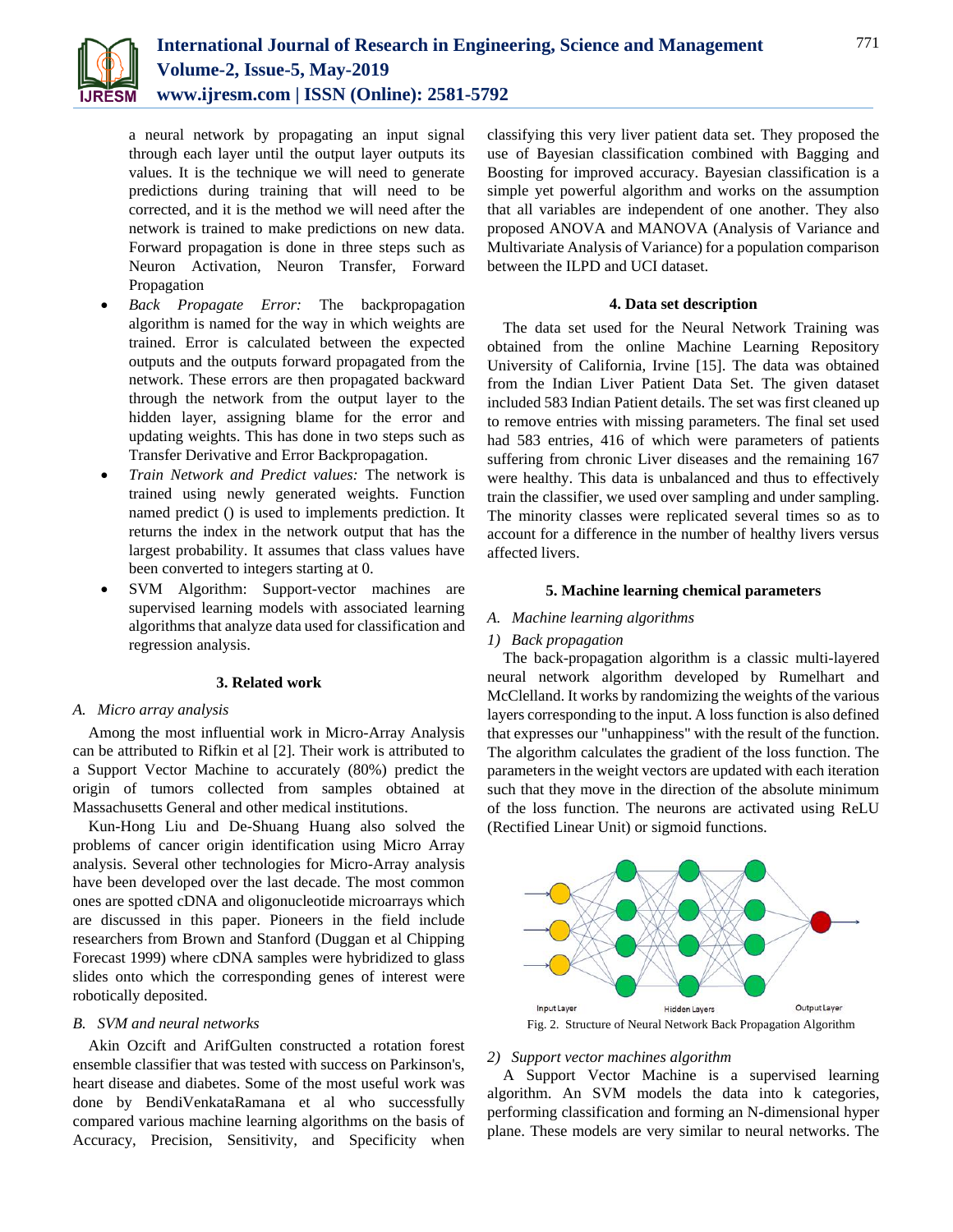

model was proposed by Vapnik [6]. Consider a dataset of N dimensions.

The SVM plots the training data into an N dimensioned space. The training data points are then divided into k different regions depending on their labels by hyper-planes of n different dimensions. After the testing phase is complete, the test points are plotted in the same N dimensioned plane. Depending on which region the points are located in, they are appropriately classified in that region.



#### *B. Experimental setup*

The Indian Liver Patient Dataset was obtained from Andhra Pradesh, India. The patient information included 448 male and 146 female patient records. These patients were divided into 2 groups, ones with healthy livers and ones without healthy livers.

The attributes that were considered for our experimentation were the following.

- 1. Age of the Patient
- 2. Gender of the patient
- 3. TB: Total Bilirubin. Bilirubin is a yellow pigment that's found in blood and stool. Excess bilirubin is a symptom of jaundice.
- 4. *Direct Bilirubin:* Bilirubin is of 2 types, one that is bound to a certain protein called unconjugated or indirect bilirubin. The other form, called direct bilirubin flows directly in the blood.
- 5. *Alkaline Phosphatase:* Alkaline Phosphatase is an enzyme that's found in the blood and helps in breaking down proteins. This is an indicator of whether the liver and gall bladder are functioning properly.
- 6. *Alamine Aminotransferase:* This enzyme is found in the blood and is a good indicator to verify whether a liver is damaged especially due to cirrhosis and hepatitis.
- 7. Aspartate Aminotransferase: Low levels of this enzyme are found in the blood. Higher level indicate damage in an organ such as heart or liver.
- 8. *Total Proteins:* Total proteins in the body are globulin and albumin. These levels are indicators of liver diseases.
- 9. *Albumin:* Albumin is the protein that prevents the fluid in blood from leaking out into the tissues.

10. *Albumin to Globulin Ratio:* It's a good indicator of the state of the liver. Normal A/G ratio is approximately 0.8 to 2.0.

#### *C. Comparison of algorithms*

The aforementioned algorithms were applied to the Indian Liver Patient Dataset (ILPD). The patient data was unbalanced in the sense that the number of affected liver patients and the number of healthy individuals were not equal. This was a difficulty during the training period. To overcome this, undersampling and over-sampling was done. Under-sampling meant that the majority class, which in this case was the unhealthy liver set was reduced to a smaller size. Over-sampling was a method in which the minority class, in this case, the healthy individuals were replicated several times and combined with majority class.

*Accuracy:* Accuracy refers to the closeness of a measured value to a standard or known value.

$$
Accuracy = \frac{True \ Positive + True \ Negative}{True \ and \ False \ Positive + True \ and \ False \ Negative}
$$

*Sensitivity:* Sensitivity is also called the true positive rate measures the proportion of positives that are correctly identified.

$$
Sensitivity = \frac{True \ Positive}{True \ Positive + False \ Negative}
$$

*Precision:* Precision refers to the closeness of two or more measurements to each other.

$$
Precision = \frac{True \ Positive}{True \ and \ False \ Positive}
$$

*Specificity:* Specificity is also called as true negative rate which measures the proportion of negative that are correctly identified.

| $Specificity =$ | True Negative                    |  |
|-----------------|----------------------------------|--|
|                 | True Negatives + False Positives |  |

| Table 1                                   |          |           |             |             |  |
|-------------------------------------------|----------|-----------|-------------|-------------|--|
| Performance percentages of the algorithms |          |           |             |             |  |
| Algorithm                                 | Accuracy | Precision | Sensitivity | Specificity |  |
| <b>SVM</b>                                |          | 64.2      | 71.6        | 88.5        |  |
| <b>Back Propagation</b>                   | 73.4     | 65.6      | 73.2        |             |  |

#### **6. Machine learning from microarrays**

#### *A. What is microarray analysis?*

The aim of the remainder of this paper is to explain the methods of prediction of chronic liver diseases from genetic microarrays to the computer science community in an effort to direct machine learning efforts in that direction. It also proposes several tried and tested methods to conduct classification of diseased cells. The human body consists of trillions of cells which are identical for the most part in structure and shape. They carry the same number of genes and the same type of genes. However, they can be differentiated by their gene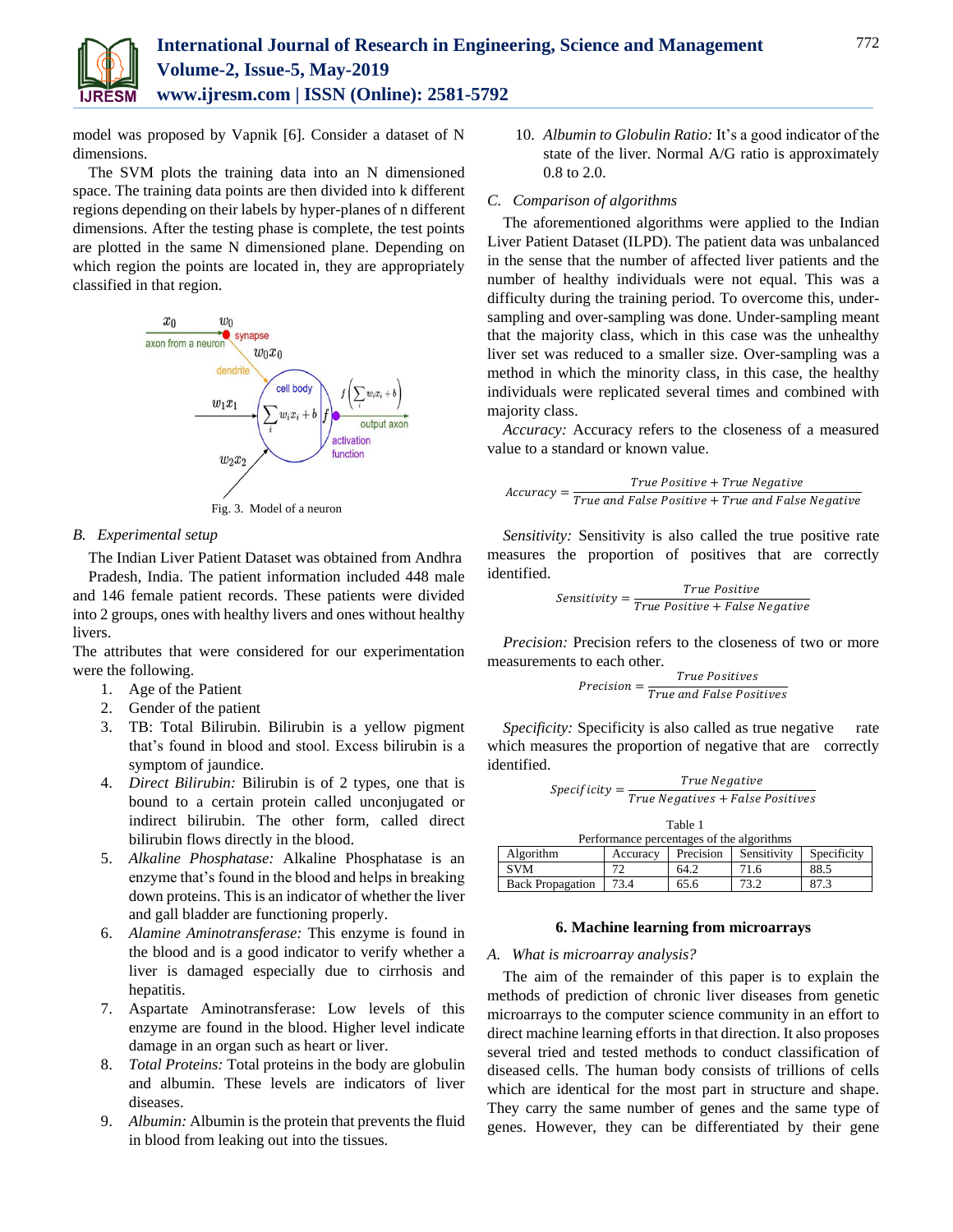

expression when in a certain environment or when in certain conditions.

The order of information transmission in cells occurs in the following manner. The nucleus of the cell contains DNA. This DNA encodes specific information with regards to that particular cell in the form of sequences of the constituent bases, namely, adenine and thymine or guanine and cytosine. This DNA produces messenger RNA or mRNA. This mRNA then produces proteins. The complete mRNA transcript pool has been referred to as transcriptome. [8 9 10] The complete protein pool is called the proteome. For the sake of clarity, consider the muscle cells. In the nucleus of the muscle cells, DNA could be expected to generate mRNA corresponding to muscle proteins such as actin or myosin. However, it will not produce protein corresponding to the pigment melanin or the hormone insulin. Thus, the muscle cell was differentiated from the cells of the pancreas which produce insulin or from skin cells that produce melanin via the mRNA which resulted in protein production.

The above example differentiated between different types of healthy cells. A similar analysis can be carried out to differentiate between healthy cells and unhealthy cells. To differentiate between a healthy cell and a diseased one, it is possible to measure the amount of mRNA produced by every gene and compare the findings for the two cells. There are estimated to be roughly 32,000 protein encoding genes in the genome. Additionally, there are an excess of 100,000 alternately spliced transcripts from these genes. Serial Analysis of Gene Expression (SAGE) libraries help us get a better insight into the liver transcriptome. Two SAGE libraries identified nearly 15,000 to 18,000 functional transcripts related to the liver. Thus from a total of nearly 100,000 functional transcripts, 18,000 transcripts are related to the liver. The next step is to convert these mRNA transcripts into useful, mathematical quantities that can be used to predict whether a certain genome expression corresponds to a healthy liver or a diseased one. This is where microarrays are used.

#### *B. Challenges faced*

Microarray analysis of the normal human liver by Yano et al [11] shows the problems encountered when using genome expression to study the un diseased liver. 2418 genes were studied in 5 healthy patients. The study showed that only 50% of these transcripts were detected in 4 of the 5 patients. Furthermore only 27% of the gene expressions were coordinated ie. Only 27% of the genes were consistent in their expression in all 5 patients indicating the individual variability in transcript expression.

#### *C. Developing the sample*

Microarray analysis is the preferred means of determining gene expression in thousands of mRNA transcripts in a single experiment. The underlying principle of analysis remains the same although several methods have been developed after the method was first used in the early 1990s. The single strand DNA sample is applied to a substrate and the gene expression

is measured versus a control DNA sample by the application of cDNA and an indicator dye that manifests the expression after hybridization occurs. The substrate may be of nylon, glass, and plastic arrays. The substrate contained grooves which contain picomoles (0.000000000001 moles) of the single stranded DNA under consideration. Thus, in the case of this experiment, 18,000 grooves corresponding to the 18,000 liver related genes required to be considered for prediction were necessary. This set up will be referred to as the microarray or a DNA chip. Two cells were necessary for the experiment, one cell each from the infected liver and a healthy liver. From the nucleus of each cell, them RNA was extracted. This mRNA was. reverse-transcript during the enzyme reverse-transcriptase which converted the mRNA into single stranded cDNA (complementary DNA). Thus samples of cDNA were obtained, one from the control or healthy cell and the other from the infected cell. These cDNA samples were then labelled using fluorescent dyes. The commonly used dyes include Cy-3 which has a wavelength of 570 nm corresponding to the green part of the visible spectrum Factors such as age, gender, ethnicity and diet continue to affect the consistency of the results and so far, have not been successfully incorporated into considered parameters.

The below figure represents the ANN's back propagation algorithm accuracy for 5 different folds. The overall accuracy arrived using Backpropagation model is around 75%. Back propagation bring more accuracy for liver disease prediction for the given datasetand Cy-5 which has a wavelength of 670 nm corresponding to the red part of the visible spectrum. For the experimental purposes, the cDNA obtained from the healthy cell was marked with Cy-3 (green) and the affected cells were marked with Cy-5 (red).

The next step was the hybridization of the cDNA with the single stranded DNA on the DNA chip. The cDNA marked with the dye and DNA on the DNA chip were mixed together using a hybridization solution, a blocking agent, and form amine. This resulted in hybridization and the cDNA strands attached onto the corresponding DNA strands. Thus 2 samples are obtained, on a single DNA chip, stained by different colored dyes, one healthy and the other affected.

To compare the two samples, the microarray was then placed into microarray scanners and the dyes manifested their fluorescence when excited by a laser of a defined wavelength. The relative intensities were then calculated which resulted in the indication of genes that expressed themselves when infected. Thus, cells from healthy and diseased livers were differentiated.

#### *D. Methods to analyze the array*



Fig. 4. Effect of regularization strength